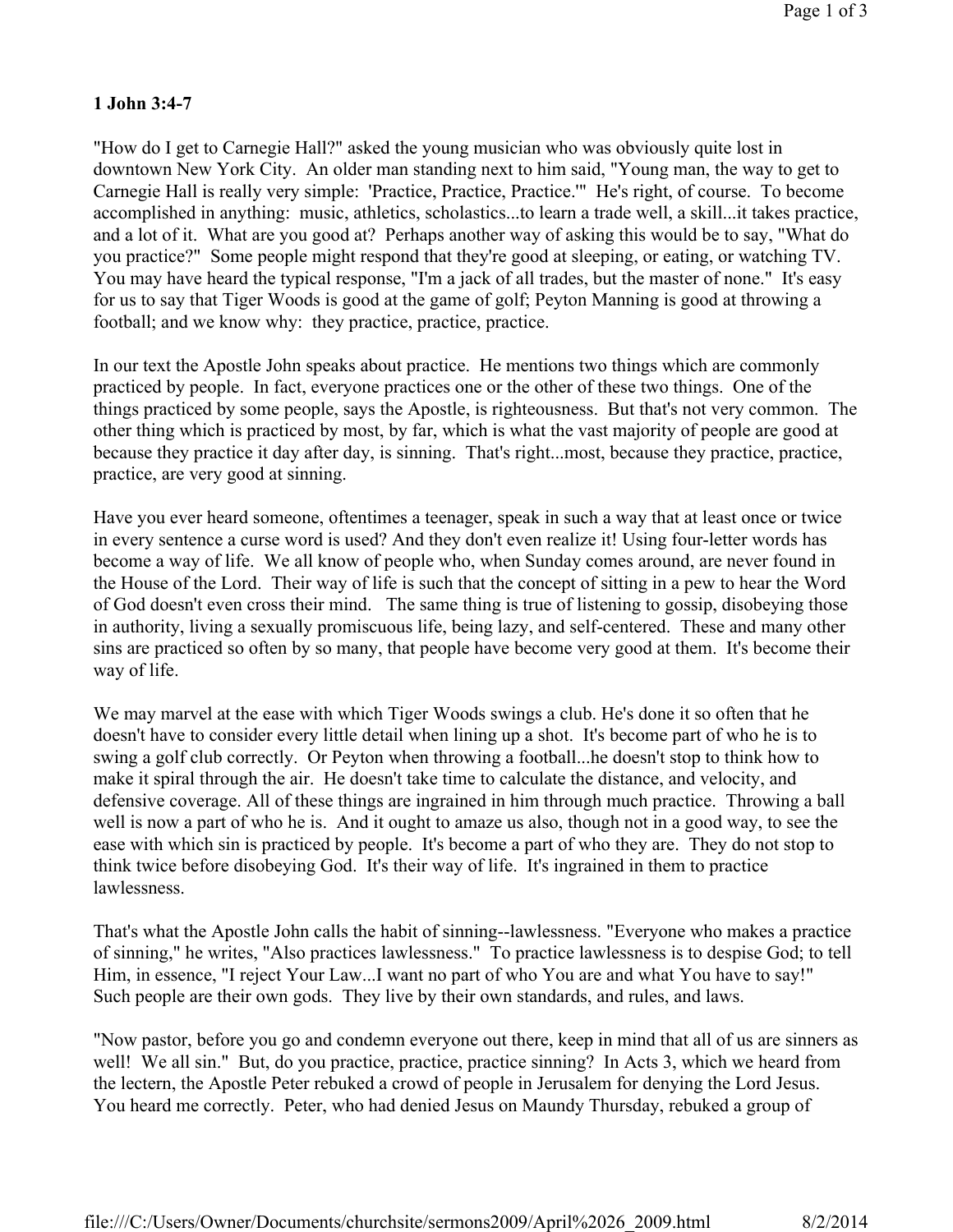people for their denials of Jesus! By what right, we are quick to point out, does Peter who sinned against Jesus by denying Him three times, rebuke and condemn others for their sins of denial?

True, the sin of denial was in Peter's past. But he did not "practice" denying Jesus. He stumbled and he fell, but it was not now a part of who he was. Peter was a Christian, a believer in Christ Jesus, who had denied Jesus publicly; but he repented and was forgiven, and now as a forgiven Christian he did not make a practice of denying Christ. He practiced confessing Him. He practiced righteousness. And so Peter, who now practiced righteousness, had every right as God's called servant to rebuke those in Jerusalem who were right then and there practicing, not righteousness, but sinfulness.

What John is writing in our text is that sinning is one thing, but the practice of sinning is in a league all its own. Peter was not, as a forgiven Apostle, in the habit of practicing the sin of denial. If he was, then he had no right to speak as an Apostle. Every called pastor today preaches from his pulpit week after week, and with the Law he rebukes his congregation for their sins. He has this obligation not because he is less of a sinner, but because he is called to serve and preach the Word. But if a pastor practices sin, so that he is an offense to his people by his refusal to repent, he should resign his office and leave town. To practice sin is to make it your way of life; to have no desire to leave that kind of life; to be content with disobeying God. Those who live like this, says the Apostle John, do not abide with Christ. "No one who abides in Him keeps on practicing sin."

And so again I ask, "What are you good at? What do you practice?" Friend, do not think that your sinfulness separates you from God. In your baptism Christ joins you to your forgiving Father. Do not think that because you sin daily you are one who practices sin. If you were, you would probably not be here today. You would despise the Word of God. You would reject His words of rebuke and have no use for His Word of Grace and Supper of Forgiveness.

You, dear child of God, are one of the few who practices righteousness, not because you sin less than others do; not because you never commit great and terrible sins...you practice righteousness because Christ your Righteousness abides in you. You practice righteousness because although you sin, you admit it, you confess your sins, and for Jesus' sake you believe you are forgiven of your sins. You practice righteousness because, for you, the Word of God is your life and salvation. Do you hear it and read it and study it as often as you should? No, nor does your pastor. We could all do better in this. But you trust that Word; and when that Word rebukes you for your sins, you do not close your ears...you repent. And when that Word forgives your sins, you believe it by faith.

To practice righteousness does not mean to live without sin; it means to live with Christ. All of us this coming week, as we move in and around Augusta, Missouri, will be tempted to practice sinning. We all struggle with this--the lust to forget about what God says and to live for ourselves. I will pray for you, and I ask that you pray for me. Pray that though we may fall like Peter did, we do not live in sin; we do not make it our life's practice, but that we repent and hear the words of forgiveness.

That's why Jesus came, and why He comes. Not to show us how to practice righteousness, but to be our Righteousness. To be the one who tells His Father continually, "Father, forgive them...I died for him, for her." Jesus comes to be your Righteousness this week in and around Augusta. To fight the power of sin within you; to lead you out of temptation. Jesus is here now for you, to be forgiveness for every sin in your past; not that you, like Peter, can go and rebuke others for the same sins you have done, but that you can live each day in confidence, at peace with God, knowing that heaven is already yours in Christ because you are forgiven. And so this week go out and practice, practice,